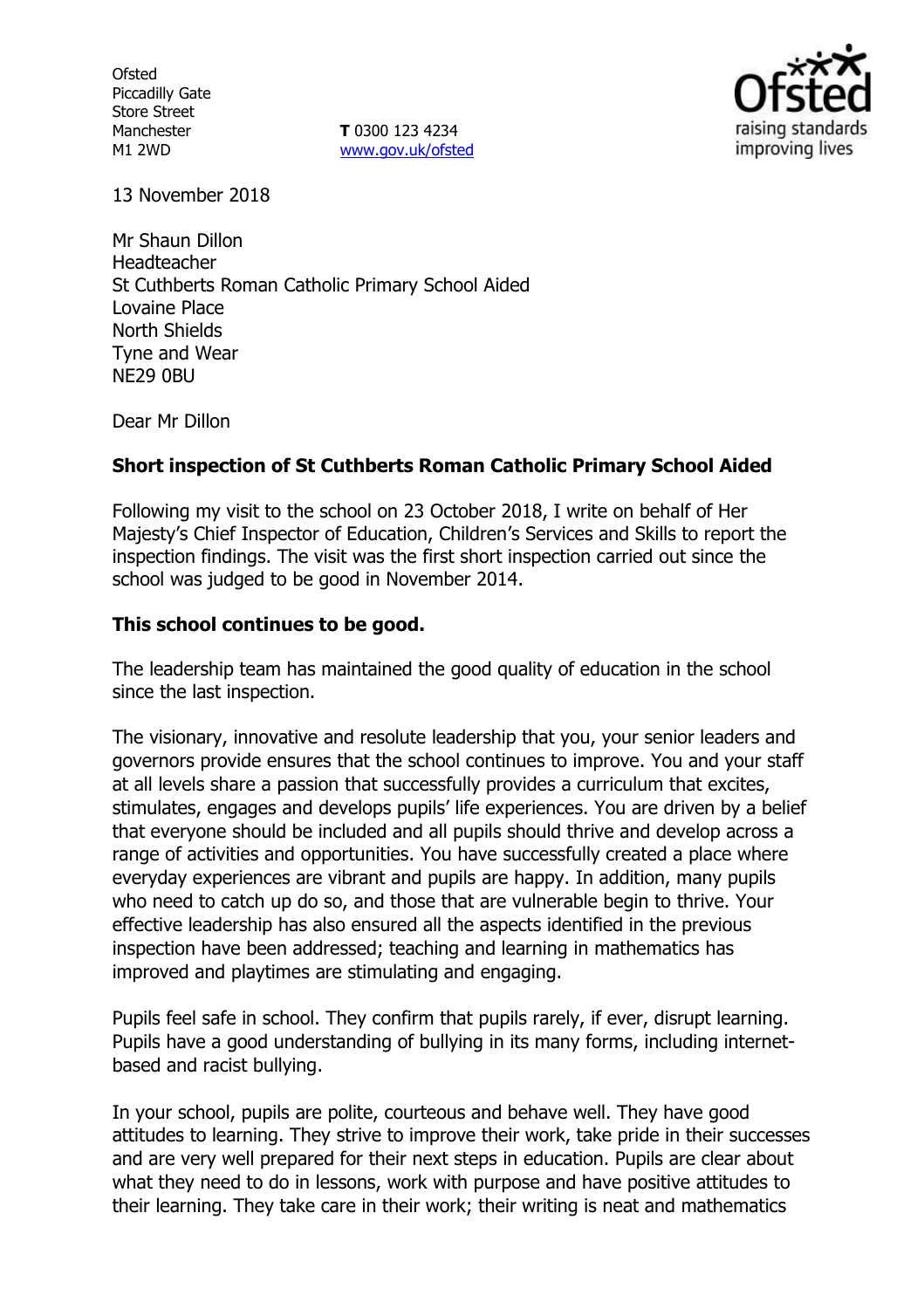

work is laid out with accuracy. Pupils, including disadvantaged pupils and those who have special educational needs (SEN) and/or disabilities, are given access to all the opportunities you provide and begin to catch up quickly in reading, writing and mathematics. Opportunities to deepen pupils' understanding and thinking are sometimes hindered by limitations in pupils' ability to recall key facts, particularly in subjects other than mathematics and English.

Parents and carers that I spoke with, and others who made their views known, were enthusiastic and passionate in their advocacy of the school and how it supports their children's learning. They feel well engaged and informed about the progress their children are making and thrilled by the variety of activities their children participate in. Parents of children who have SEN and/or disabilities are highly complimentary of the work of you and your team in supporting them. Parents raised no concerns about behaviour and bullying and say their children are happy, safe and thoroughly enjoy school.

You and your governors have a clear strategic overview of what is working well in the school and what needs to improve further. Your self-evaluation is accurate and based on a realistic view of the challenges facing the school. Your vision and ambition for the pupils in the school drive your improvement priorities and ensure that many of the strengths evident in the school are not lost in the process. You have built on these strengths and have enhanced the culture of reflecting on your practices. As a result, exemplary practice is evident, such as within the curriculum, in approaches to homework and in playtime provision. Some teaching is also outstanding. You know that strengthening the quality of teaching even further, so that teaching is more consistently outstanding, is an important next step.

# **Safeguarding is effective.**

The arrangements for safeguarding are effective. You, ably supported by your assistant headteacher and the governor who holds responsibility for safeguarding, ensure that a culture of safeguarding is established and helps keep children safe. Your systems, training, checks and updates make sure all staff have a detailed understanding of how children must be kept safe and ensure that risks are identified. You and your leaders, including governors, have processes in place to check the suitability and appointment of staff and keep this information regularly updated.

Staff and pupils have strong and supportive relationships, which ensure that pupils can share their worries and concerns with confidence. In addition, the curriculum, including 'diversity week' and the focus on mental health and well-being, helps pupils know how to keep themselves and others safe in a range of situations, including when online. Planned themes, lessons and assemblies inform the personal, social and health education programme and have an emphasis on ensuring that pupils are developing an understanding of positive relationships.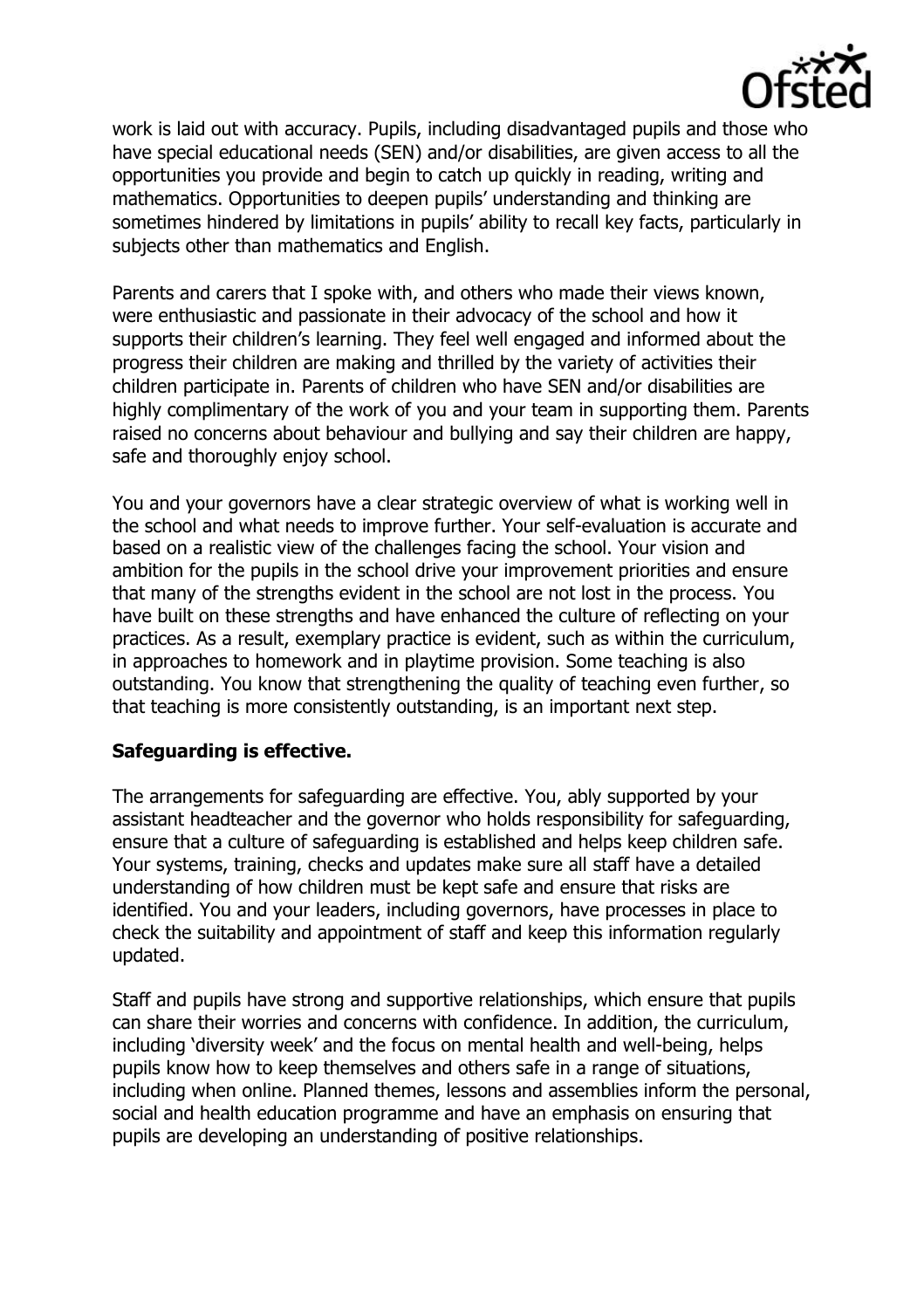

# **Inspection findings**

- Many children enter the early years with skills, knowledge and understanding which are lower than that typical for their age. In early years, adults provide an engaging and stimulating learning environment. They know children well and are skilled at providing appropriately challenging activities, which appeal to the children's interests and sparks their curiosity. They ask children questions to help extend and consolidate their learning. As a result, children make good and sometimes outstanding progress. By the end of Reception Year, the proportion of children reaching the standard expected for their age is at least in line with national averages, and is sometimes better. Even so, children's progress in their communication skills is occasionally held back because opportunities to develop, model and insist on good speaking and listening are sometimes overlooked. Further developing this is an important next step.
- $\blacksquare$  In key stages 1 and 2, pupils continue to make good and sometimes outstanding progress. This is particularly the case for disadvantaged pupils and those that need to catch up. By the end of Year 6, pupils' standards of attainment are above average in reading, writing and mathematics. Pupils are very well prepared to thrive in their next stages of education.
- **Pupils achieve well because the quality of teaching is at least good and is** sometimes outstanding. Teachers' engaging personalities, enthusiasm and strong subject knowledge are all highly evident. They establish very caring and supportive relationships with pupils, providing carefully structured work to support their learning. Teachers are successful in engaging and exciting pupils to help them maintain and build on their varying needs and interests. Inspection evidence, including a review of pupils' work in books, shows that some outstanding teaching practice is evident. This, along with the school's own information showing teachers' assessments of current pupils' attainment and progress, indicates that sometimes pupils make rapid progress. However, this is not consistently the case. Further work is needed to ensure that teaching and learning are more consistently outstanding across the year groups and subjects.
- You have developed a vibrant, interesting and engaging curriculum. It provides a wide range of extra-curricular activities as well as many other opportunities for pupils to gain experiences beyond the classroom. This is a school strength and reflects your passion to ensure that all pupils encounter real-life experiences while maintaining a strong focus on developing their basic skills in English and mathematics. Learning is flavoured with regular educational visits, homework topics, and a plethora of visitors, including authors. Pupils are rightly proud of their commendable achievements from taking part in activities such as a coastto-coast bicycle ride for Year 5 and Year 6 pupils, and the school choir performing at the Sage theatre in Gateshead. Your work with a local care home enables pupils to develop their relationships with others from older generations. Playtime provision now enhances your wider curriculum successfully, with, for example, opportunities for role-play, den building, small world play and various games.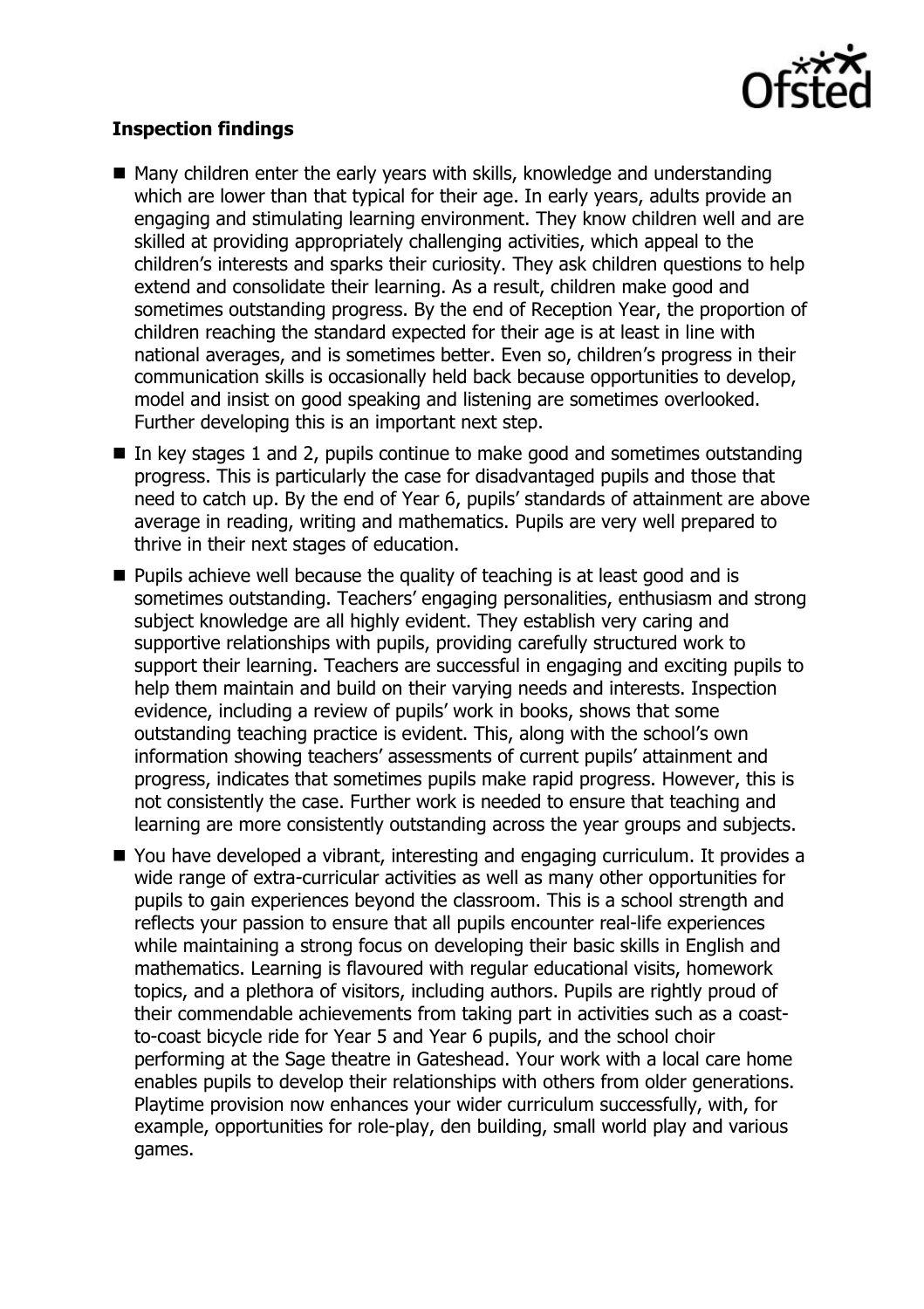

- The curriculum is well planned. All subjects are covered systematically and it provides a raft of rich experiences for pupils to develop their skills and knowledge. Pupils' basic skills and knowledge in English and mathematics develop particularly effectively because they are provided with many opportunities to use and apply their skills across the varying curriculum subjects. However, in subjects beyond English and mathematics, such as in history and geography, some pupils find it hard to remember what they have learned. As a consequence, this sometimes holds them back from developing or applying their learning to a deeper level. Developing this is an important next step for the school.
- You check the effectiveness of teachers' work carefully. You and your team hold weekly 'typicality walks' to check that teaching practices are consistent and that school policies are adhered to. You effectively feed back to staff strengths in their practice, as well as what aspects can be improved further. You check regularly that expectations of what pupils should achieve are high. This reflects in most pupils' work.
- Since the last inspection, your work to strengthen the quality of teaching in mathematics has paid off. In mathematics, pupils' learning builds on a strong core of understanding of basic skills, including number facts. Pupils apply their skills to solve problems and to use reasoning and logic. As a result, they develop a secure knowledge of how to use their skills in a variety of methods and apply them in various situations. Teaching in mathematics is consistently good, and, in some cases, exceptional teaching helps pupils to make rapid progress.
- Governors are fully involved in shaping the school's strategic direction and priorities. They are clear about the school's strengths and aspects that can be improved further. They share in school leaders' vision, and your unequivocal passion, to ensure that the school meets the needs of all children and to broaden their horizons whatever their background or starting point. Governors have the skills and knowledge needed to effectively challenge school leaders. They ensure that safeguarding is effective and that the additional funding used for disadvantaged pupils is used well.

#### **Next steps for the school**

Leaders and those responsible for governance should ensure that:

- in the early years, staff promote children's skills speaking and listening skills consistently
- $\blacksquare$  the quality of teaching is strengthened even further so that pupils make even quicker progress across a wide range of subjects and year groups
- $\blacksquare$  pupils' ability to remember learning, including recalling key facts, and to be able to think deeply in subjects beyond English and mathematics are improved.

I am copying this letter to the chair of the governing body, the director of education